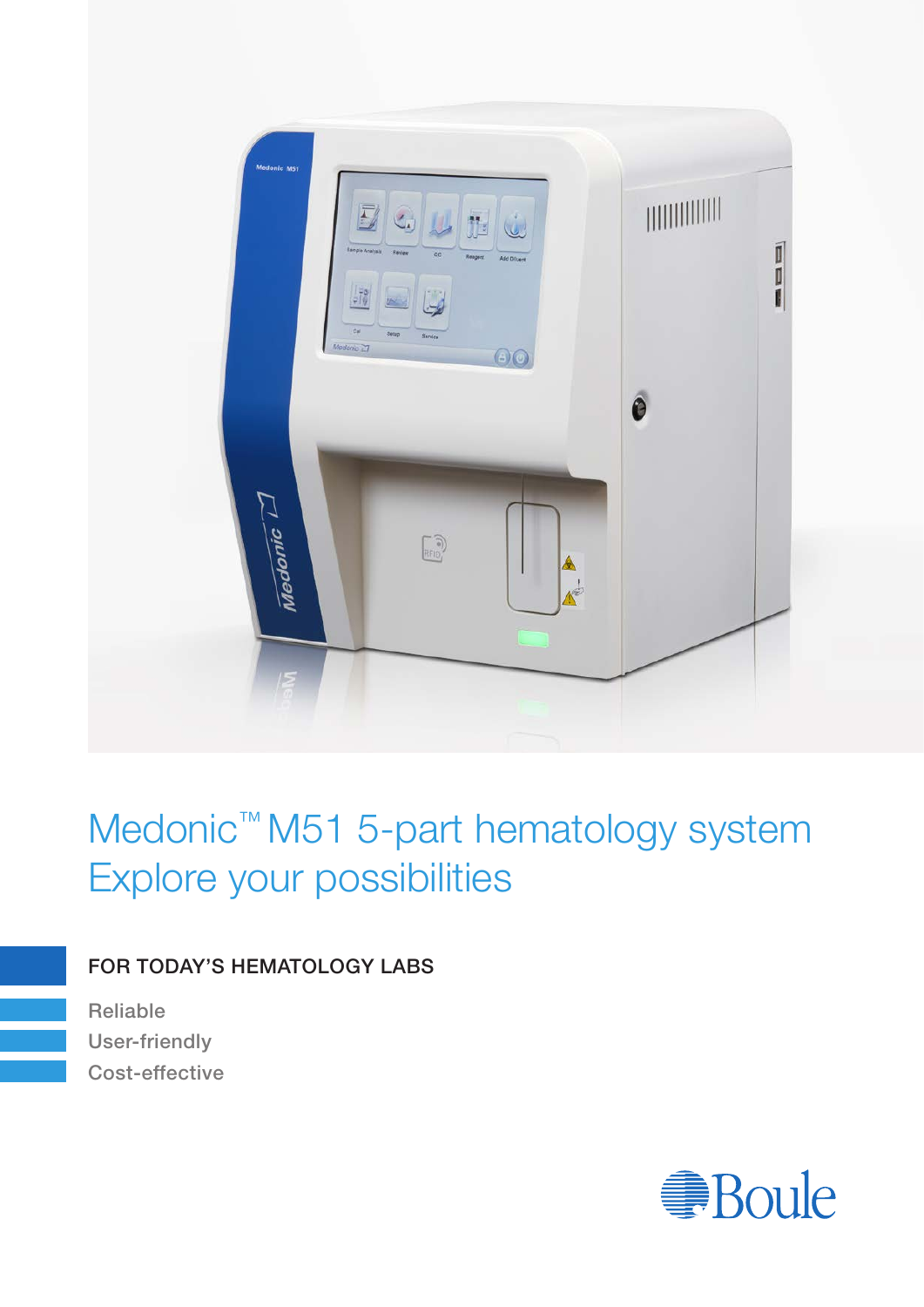# Providing you access to a reliable and user-friendly, yet cost-effective 5-part hematology system

Medonic M51 is an entry-level 5-part hematology analyzer intended for the cost-minded clinical laboratory. The user-friendly design simplifies system management, and the robust software and quality hardware components ensure reliable operations. With its small footprint, Medonic M51 is well suited for the typical physician office laboratory.

## Intelligent instrument design

Medonic M51 is designed to simplify work processes and give users better control of sample results and patient records. The intuitive user interface promotes smooth operation, with simple-to-understand and easy-to-navigate menus. Instrument features such as the open probe design and the selected leaning angle of the screen contribute to a comfortable working environment.



*Easy-to-use display simplifies system handling.*

### Reliable system performance

Medonic M51 provides accurate test results from small sample volumes. Reliable instrument performance is accomplished by stringent material selection and intelligent design of system components. A variety of connection options facilitate communication and exchange of data between laboratories.

### Cost-efficient operations

Its space-saving compact design makes Medonic M51 well-suited for the smaller clinical laboratory. Together with a maximized uptime enabled by the robust system performance, the need of only three reagents ensures cost-efficient operations.

Medonic M51 provides you the possibility to leverage high-quality diagnostics, while keeping costs to a minimum.



*A compact design makes the system suitable for confined spaces.*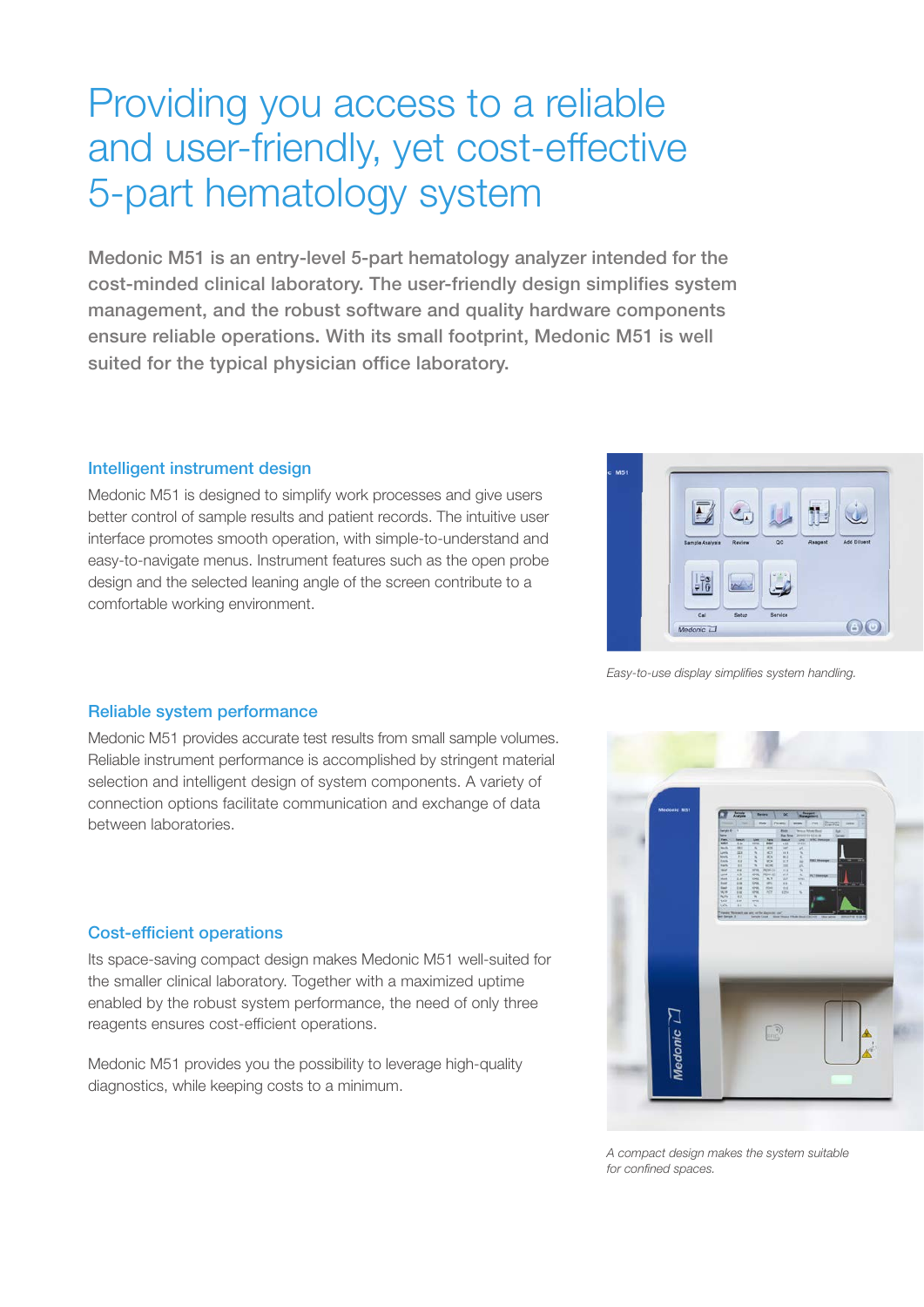# Medonic M51 hematology system



## Technical specification

#### Parameters

29 parameters:

- RBC, MCV, HCT, RDW-SD\*, RDW-CV, HGB, MCH, MCHC
- PLT, MPV, PCT\*, PDW\*, P-LCC\*, P-LCR\*
- WBC, LYM#, LYM%, MON#, MON%, NEU#, NEU%, EOS#, EOS%, BAS#, BAS% AL#\*, AL%\*, IG#\*, IG%\*

#### Sample analysis

Samples:

Venous blood, capillary blood, and pre-diluted

#### Sampling system: Open tube aspiration

Aspiration volume:

- CBC: 20 μL
- CBC + DIFF: 25 μL

\* Parameter for research use only.

† Above 2000 m, CV WBC ≤ 3.5% and CV RBC ≤ 1.8%.

#### **Throughput**

Up to 60 samples/h in CBC mode Up to 45 samples/h CBC + 5-part WBC differential

#### **Reagents**

3 RFID locked reagents and one cleaner used for analysis: Medonic M51-D Diluent Medonic M51-L1 Lyse Medonic M51-L2 Lyse Boule EasyCleaner

#### **Display**

10.4 inch TFT touch screen

#### Data storage capacity

50 000 samples

#### Interface ports

4 USB ports, 1 LAN port that supports bidirectional HL7 protocol

#### Printout

External laser printer or inkjet printer, various printout formats and user-defined formats

#### Precision

CV WBC:  $\leq 2.0\%$ <sup>†</sup> CV RBC:  $\leq 1.5\%$ CV MCV:  $\leq 1.0\%$  $CV HGB:  $\leq 1.5\%$$ CV PLT:  $\leq 6.0\%$ 

#### Dimension

364 mm (L)  $\times$  431 mm (W)  $\times$  498 mm (H)

#### Weight

28 kg